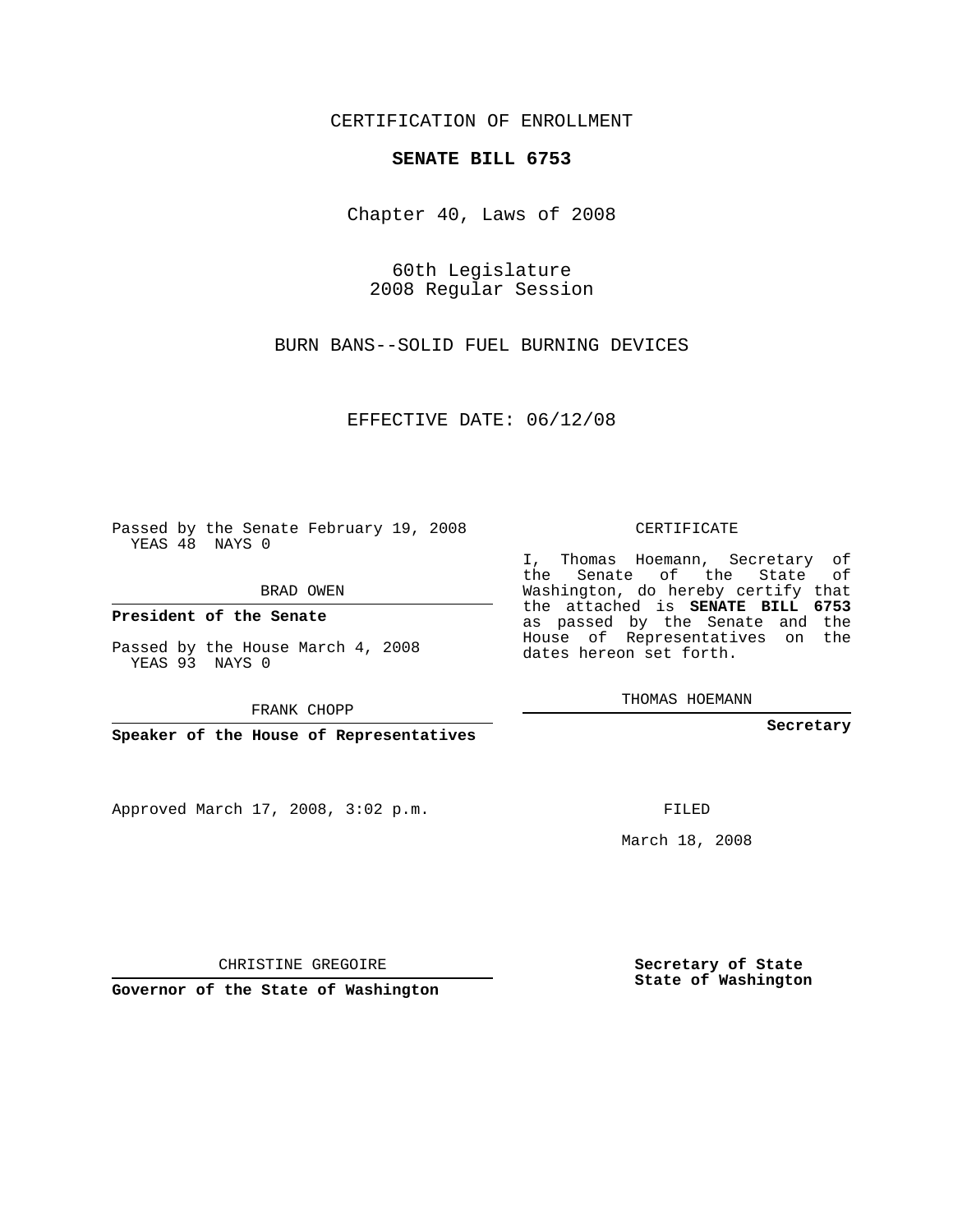## **SENATE BILL 6753** \_\_\_\_\_\_\_\_\_\_\_\_\_\_\_\_\_\_\_\_\_\_\_\_\_\_\_\_\_\_\_\_\_\_\_\_\_\_\_\_\_\_\_\_\_

\_\_\_\_\_\_\_\_\_\_\_\_\_\_\_\_\_\_\_\_\_\_\_\_\_\_\_\_\_\_\_\_\_\_\_\_\_\_\_\_\_\_\_\_\_

Passed Legislature - 2008 Regular Session

**State of Washington 60th Legislature 2008 Regular Session**

**By** Senators Fraser, Swecker, Rockefeller, and Pridemore

Read first time 01/23/08. Referred to Committee on Water, Energy & Telecommunications.

 AN ACT Relating to changes in calling burn bans on solid fuel burning devices; and amending RCW 70.94.473.

BE IT ENACTED BY THE LEGISLATURE OF THE STATE OF WASHINGTON:

 **Sec. 1.** RCW 70.94.473 and 2007 c 339 s 1 are each amended to read as follows:

 (1) Any person in a residence or commercial establishment which has an adequate source of heat without burning wood shall:

 (a) Not burn wood in any solid fuel burning device whenever the department has determined under RCW 70.94.715 that any air pollution 10 episode exists in that area;

 (b) Not burn wood in any solid fuel burning device except those which are either Oregon department of environmental quality phase II or United States environmental protection agency certified or certified by the department under RCW 70.94.457(1) or a pellet stove either certified or issued an exemption by the United States environmental protection agency in accordance with Title 40, Part 60 of the code of federal regulations, in the geographical area and for the period of time that a first stage of impaired air quality has been determined, by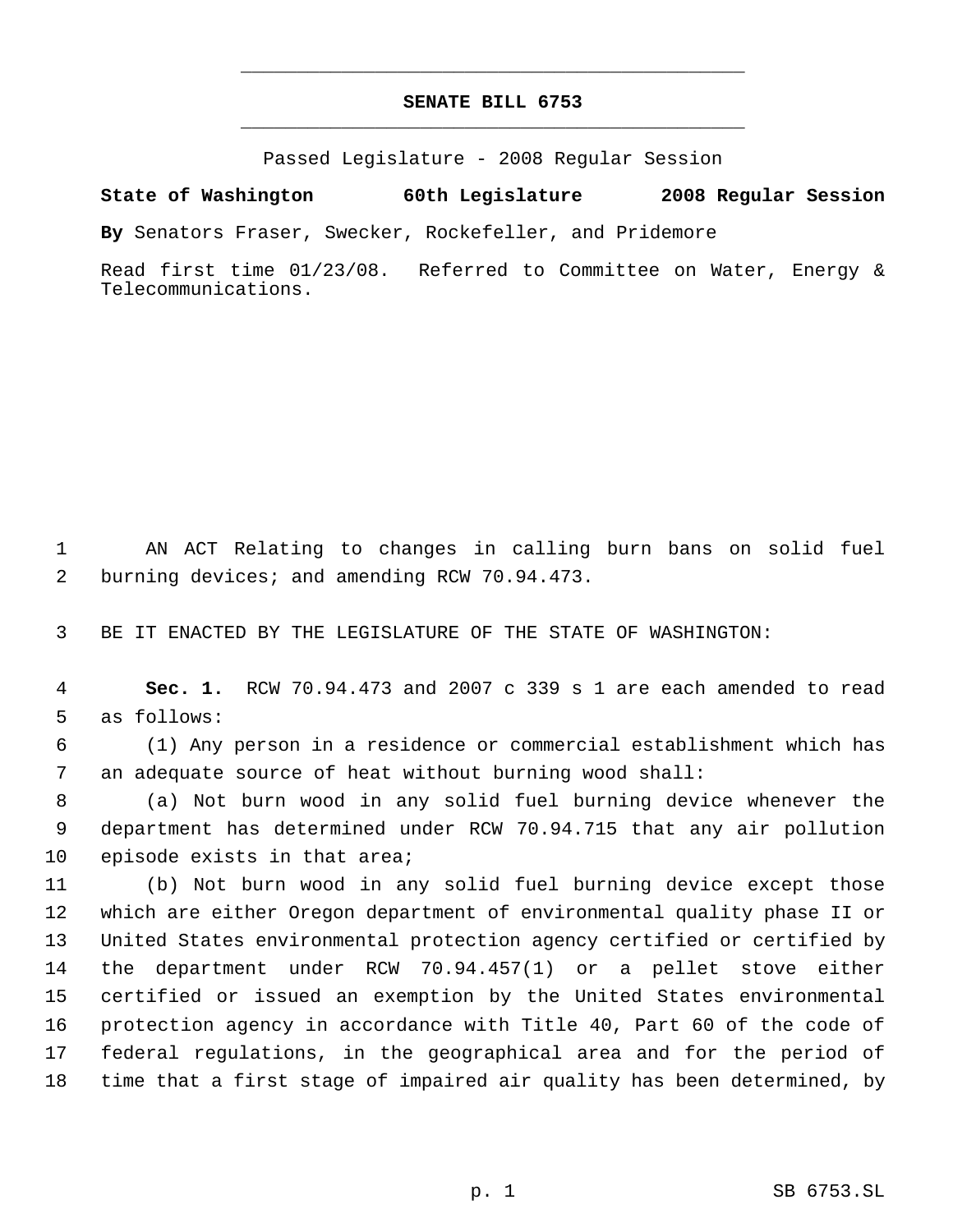1 the department or any authority, for that area. A first stage of 2 impaired air quality is reached when( $($ :

 3 (i) Fine particulates are at an ambient level of thirty-five 4 micrograms per cubic meter measured on a twenty-four hour average; and 5 (ii)) forecasted meteorological conditions are ((not expected to 6 allow levels of fine particulates to decline below thirty-five 7 micrograms per cubic meter for a period of forty-eight hours or more 8 from the time that the fine particulates are measured at the trigger 9 <del>level</del>)) predicted to cause fine particulate levels to exceed thirty-10 five micrograms per cubic meter, measured on a twenty-four hour 11 average, within forty-eight hours; and

12 (c)(i) Not burn wood in any solid fuel burning device in a 13 geographical area and for the period of time that a second stage of 14 impaired air quality has been determined by the department or any 15 authority, for that area. A second stage of impaired air quality is 16 reached when( $\left(\div\right)$ 

17  $(\frac{1}{1})$ ) a first stage of impaired air quality has been in force and 18 has not been sufficient to reduce the increasing fine particulate 19 pollution trend $((\div))_{\perp}$ 

20  $((\overrightarrow{\text{iii}}))$  fine particulates are at an ambient level of  $((\overrightarrow{\text{si}}))$ 21 twenty-five micrograms per cubic meter measured on a twenty-four hour 22 average( $(\div)$ ), and

23  $((\overrightarrow{\text{init}}))$  forecasted meteorological conditions are not expected to 24 allow levels of fine particulates to decline below ((sixty)) twenty-25 five micrograms per cubic meter for a period of ((forty-eight)) twenty-26 four hours or more from the time that the fine particulates are 27 measured at the trigger level.

28 (ii) A second stage burn ban may be called without calling a first stage burn ban only when all of the following occur and shall require the department or the local air pollution control authority calling a second stage burn ban under this subsection to comply with the requirements of subsection (4) of this section:

33 (A) Fine particulate levels have reached or exceeded twenty-five 34 micrograms per cubic meter, measured on a twenty-four hour average;

35 (B) Meteorological conditions have caused fine particulate levels 36 to rise rapidly;

37 (C) Meteorological conditions are predicted to cause fine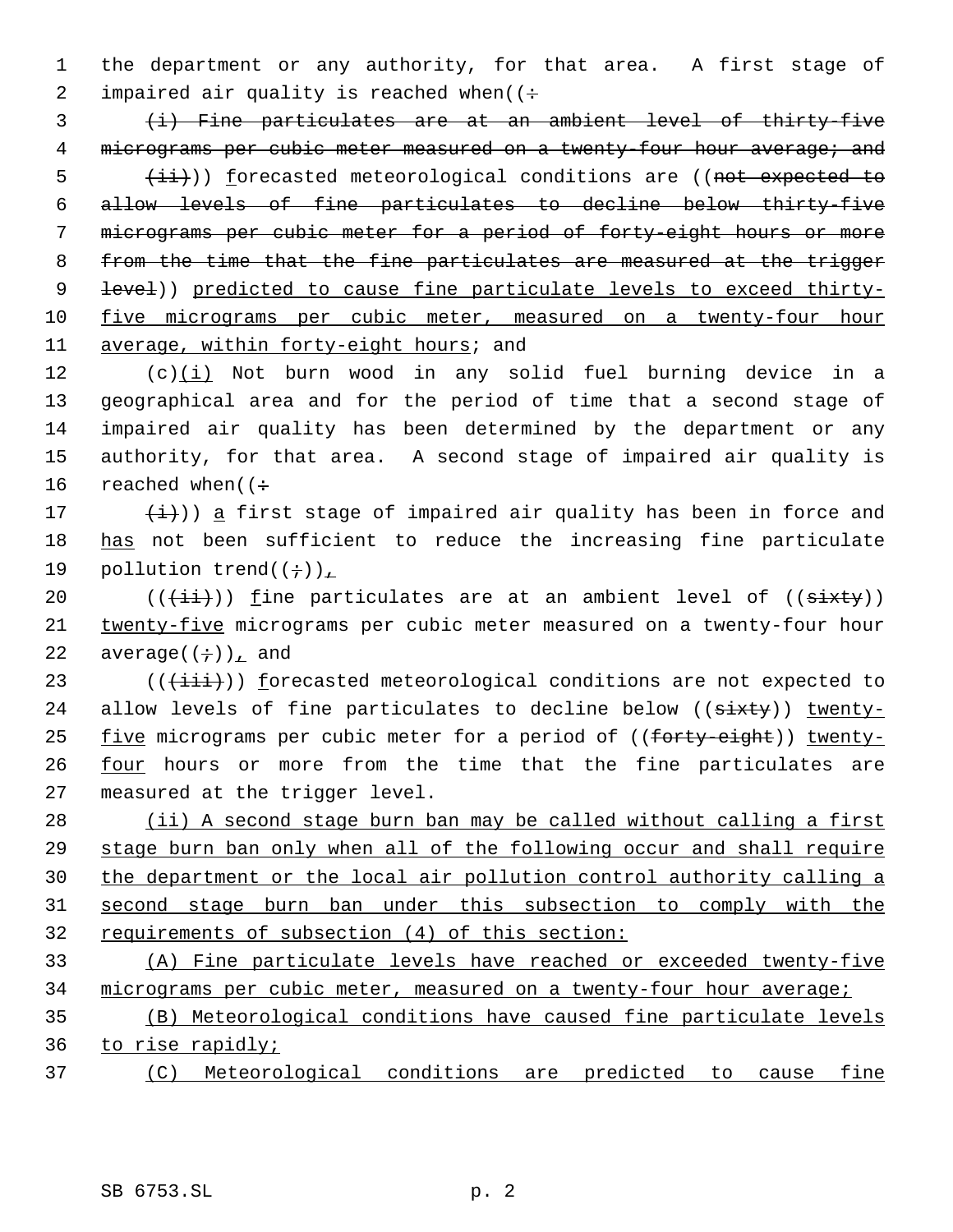particulate levels to exceed the thirty-five micrograms per cubic meter, measured on a twenty-four hour average, within twenty-four hours; and (D) Meteorological conditions are highly likely to prevent sufficient dispersion of fine particulate. (2) ((Until June 30, 2009, an authority comprised of one county east of the crest of the Cascade mountains with a population of equal 8 to or greater than four hundred thousand people, may determine by rule 9 an alternative ambient air level of fine particulates that defines when 10 a first stage and when a second stage of impaired air quality exists 11 under subsection (1) of this section. All other criteria of subsection  $(1)$  of this section continue to apply to a county subject to this subsection.  $(3)$ )) Actions of the department and local air pollution control authorities under this section shall preempt actions of other state agencies and local governments for the purposes of controlling air pollution from solid fuel burning devices, except where authorized by chapter 199, Laws of 1991. (3) The department or any local air pollution control authority that has called a second stage burn ban under the authority of 21 subsection  $(1)(c)(ii)$  of this section shall, within ninety days, prepare a written report describing: (a) The meteorological conditions that resulted in their calling 24 the second stage burn ban; (b) Whether the agency could have taken actions to avoid calling a second stage burn ban without calling a first stage burn ban; and 27 (c) Any changes the department or authority is making to its procedures of calling first stage and second stage burn bans to avoid calling a second stage burn ban without first calling a first stage burn ban. After consulting with affected parties, the department shall prescribe the format of such a report and may also require additional information be included in the report. All reports shall be sent to the department and the department shall keep the reports on file for not less than five years and available for public inspection and copying in accordance with RCW 42.56.090. (4) The department and local air pollution control authorities shall evaluate the effectiveness of the burn ban programs contained in